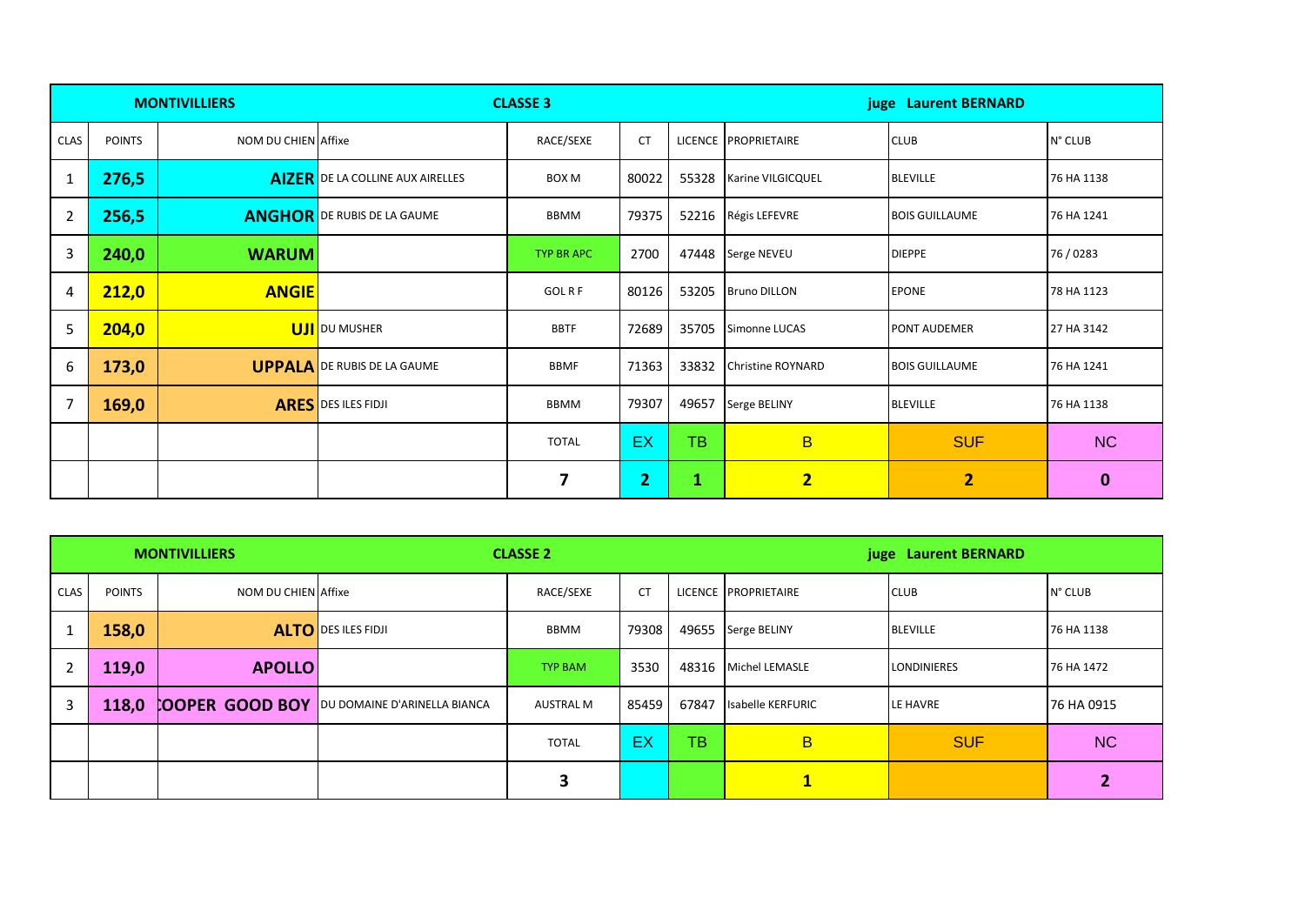|                |              | <b>MONTIVILLIERS</b> | <b>CLASSE 1</b>                        | <b>juge</b> Laurent BERNARD |       |       |                            |                             |              |  |  |
|----------------|--------------|----------------------|----------------------------------------|-----------------------------|-------|-------|----------------------------|-----------------------------|--------------|--|--|
| CLAS           | POINTS       | <b>INOM DU CHIEN</b> | ⊪Affixe                                | RACE/SEXE                   |       |       | CT I LICENCE IPROPRIETAIRE | <b>ICLUB</b>                | ⊪N° CLUB     |  |  |
|                | 175,0        |                      | <b>VIECA</b> VOM FALKE KONIGLICH       | <b>ROTT F</b>               | 81837 | 54722 | Claire WECLAWIAK           | <b>ST ROMAIN COLBOSC</b>    | 76 HA 2317   |  |  |
| 2              | 173,0        | <b>CHANA</b>         |                                        | <b>TYP INDEFINI</b>         | 5398  | 70068 | Jéröme PAUL                | <b>DIEPPE</b>               | 76/0283      |  |  |
| 3              | 161,0        | <b>BOUNTY</b>        |                                        | <b>TYP EPAGNEUL</b>         | 5941  | 80972 | Chloé VERSCHUREN           | <b>VALLEE ANDELLE</b>       | 27 HA 3141   |  |  |
| 4              | 161,0        |                      | <b>ATHOS</b> DE LA VALLEE D'ARBONNE    | <b>TYP INDEFINI</b>         | 3364  | 56838 | Céline MANCHON             | <b>FRANCHEVILLE</b>         | 27 HA 1822   |  |  |
| 5              | 160,5        |                      | <b>VASKO</b> DU VAL DES HURLEVENTS     | <b>BAM</b>                  | 74318 | 40985 | J6Pierre FROMAGER          | <b>ST ROMAIN COLBOSC</b>    | 76 HA 2317   |  |  |
| 6              | 147,0        |                      | <b>V'APACHE</b> DU MANOIR DE JUNON     | <b>BAM</b>                  | 82515 | 59342 | <b>J-Pierre LEBERTHIER</b> | <b>ST ROMAIN COLBOSC</b>    | 76 HA 2317   |  |  |
| $\overline{7}$ | <b>139,5</b> | <b>BOLYAT</b>        |                                        | <b>TYP RETRIEV</b>          | 4550  | 63331 | <b>Christopher BRULIN</b>  | <b>DIEPPE</b>               | 76/0283      |  |  |
| 8              | <b>130,0</b> | <b>CANSAS,JL</b>     |                                        | BBMM                        | 86451 | 65883 | <b>Hervé VINCENT</b>       | <b>MONTIVILLIERS</b>        | 76/3909      |  |  |
| 9              | 121,0        |                      | <b>ALKAN</b> DE MARKA                  | <b>BAM</b>                  | 82851 | 55332 | Jean SEGUIN                | <b>BLEVILLE</b>             | 76 HA 1138   |  |  |
| 10             | 87,0         |                      | <b>CALOU</b> DES COLLINES DE BOISCHAUT | <b>BAM</b>                  | 85395 | 62198 | J-Claude DUBOIS            | <b>ASNIERES LES BOURGES</b> | 18 HA 0387   |  |  |
| 11             | 93,0         |                      | <b>BENJI DES CHEVALOUPSGREG</b>        | <b>EURASIER M</b>           | 85912 | 67757 | <b>José BEAURAIN</b>       | <b>DIEPPE</b>               | 76/0283      |  |  |
|                |              |                      |                                        | <b>TOTAL</b>                | EX.   | TB    | B.                         | <b>SUF</b>                  | <b>NC</b>    |  |  |
|                |              |                      |                                        | 11                          | 5.    |       | $\overline{\mathbf{3}}$    | $\mathbf{0}$                | $\mathbf{2}$ |  |  |

|             |               | <b>MONTIVILLIERS</b>                       |                                             | <b>CLASSE BREVET</b> |           |       | juge Laurent BERNARD    |                           |            |  |
|-------------|---------------|--------------------------------------------|---------------------------------------------|----------------------|-----------|-------|-------------------------|---------------------------|------------|--|
| <b>CLAS</b> | <b>POINTS</b> | NOM DU CHIEN Affixe                        |                                             | RACE/SEXE            | <b>CT</b> |       | LICENCE PROPRIETAIRE    | <b>CLUB</b>               | N° CLUB    |  |
|             | 100,0         |                                            | <b>DZIGANE</b> DES CONTES D'OFFMANN         | <b>BBTF</b>          | 90930     | 80111 | Karine VILGICQUEL       | <b>BLEVILLE</b>           | 76 HA 1138 |  |
| 2           | 95,5          | <b>DJEMBE</b>                              |                                             | <b>GOLD R M</b>      | 92743     | 83099 | Alexandre LELOUP        | <b>VALLEE ANDELLE</b>     | 27 HA 3141 |  |
| 3           | 93,0          |                                            | <b>COBRA</b> DE L'ARBROCHIENS               | <b>BBGM</b>          | 90326     | 80930 | Dominique MARTIN        | <b>IST ROMAIN COLBOSC</b> | 76 HA 2317 |  |
| 4           | 89,0          | <b>BROWM BAKSAKAN</b> DES GARDIENS D'HADES |                                             | <b>AUSTRAL M</b>     | 89886     | 80934 | <b>Olivier FERRAND</b>  | <b>ST ROMAIN COLBOSC</b>  | 76 HA 2317 |  |
| 5           | 82,0          |                                            | <b>VULCANE</b> DES BERGES DE LA MI VOIE     | <b>BBTF</b>          | 78614     | 55326 | Joël BELLOEIL           | <b>MONTIVILLIERS</b>      | 76 / 3909  |  |
| 6           | 80,0          |                                            | <b>CONAN</b> DE L'ARBROCHIENS               | <b>BBTM</b>          | 90327     | 80935 | Dominique MARTIN        | <b>IST ROMAIN COLBOSC</b> | 76 HA 2317 |  |
|             | 80,0          |                                            | <b>DEUTCH</b> DES ANGES GARDIENS DE KEDYLOR | <b>BOX M</b>         | 89206     | 80106 | Léa LECOURT             | <b>BLEVILLE</b>           | 76 HA 1138 |  |
| 8           | 76,0          |                                            | <b>CHOPIN</b> DEC LA LEGENDES DES ELFES     | <b>COCKER M</b>      | 92738     | 75283 | <b>Nathalie SAUNIER</b> | <b>MONTIVILLIERS</b>      | 76 / 3909  |  |
| 9           | 71,0          | <b>BOULY</b>                               |                                             | <b>TYP INDEFINI</b>  | 5256      | 72902 | Geneviève CRESSENT      | <b>MONTIVILLIERS</b>      | 76 / 3910  |  |
| 10          | 64,0          |                                            | <b>CHANEL</b> DES GARDIENS DES IFS          | <b>BBMF</b>          | 92427     | 82808 | Dominique CORBEAU       | <b>FAUVILLE</b>           | 76 / 2314  |  |